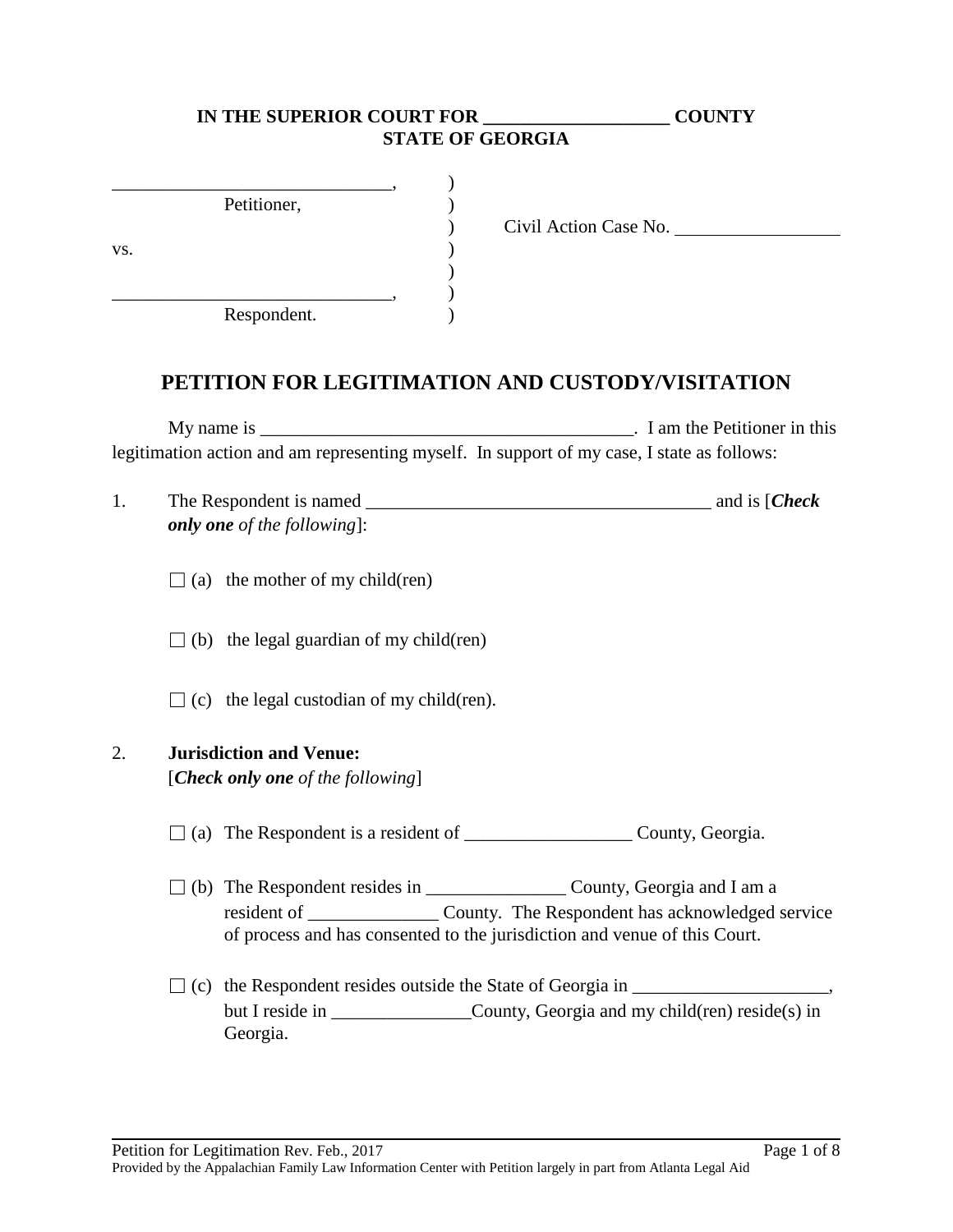- □ (d) the Respondent resides outside the State of Georgia in\_\_\_\_\_\_\_\_\_\_\_\_\_\_\_\_\_\_\_\_\_\_, but my child(ren) reside(s) in County, Georgia.
- $\Box$  (e) the Respondent's whereabouts are unknown to me, but I am a resident of  $\Box$  County and my child(ren) reside(s) in Georgia. I am filing along with this Petition an Affidavit of Due Diligence and incorporating it herein by reference.
- $\Box$  (f) the Respondent's whereabouts are unknown to me, but my child(ren) reside(s) in \_\_\_\_\_\_\_\_\_\_\_\_\_\_County, Georgia. I am filing along with this Petition an Affidavit of Due Diligence and incorporating it herein by reference.
- 3. **Service of Process:** The Respondent shall be served as provided under O.C.G.A. Section 9-11-4 in the following manner: [*Check only one of the following*]

\_\_\_\_\_\_\_\_\_\_\_\_\_\_\_\_\_\_\_\_\_\_\_\_\_\_\_\_\_\_\_\_\_\_\_\_\_\_\_\_\_\_\_\_\_\_

\_\_\_\_\_\_\_\_\_\_\_\_\_\_\_\_\_\_\_\_\_\_\_\_\_\_\_\_\_\_\_\_\_\_\_\_\_\_\_\_\_\_\_\_\_\_

\_\_\_\_\_\_\_\_\_\_\_\_\_\_\_\_\_\_\_\_\_\_\_\_\_\_\_\_\_\_\_\_\_\_\_\_\_\_\_\_\_\_\_\_\_\_

\_\_\_\_\_\_\_\_\_\_\_\_\_\_\_\_\_\_\_\_\_\_\_\_\_\_\_\_\_\_\_\_\_\_\_\_\_\_\_\_\_\_\_\_\_\_

\_\_\_\_\_\_\_\_\_\_\_\_\_\_\_\_\_\_\_\_\_\_\_\_\_\_\_\_\_\_\_\_\_\_\_\_\_\_\_\_\_\_\_\_\_\_

\_\_\_\_\_\_\_\_\_\_\_\_\_\_\_\_\_\_\_\_\_\_\_\_\_\_\_\_\_\_\_\_\_\_\_\_\_\_\_\_\_\_\_\_\_\_

 $\Box$  (a) The Respondent may be served by the Sheriff's Department at the Respondent's residence or work address, which is:

- $\Box$  (b) The Respondent has acknowledged service of process. I am filing with this Petition an Acknowledgment of Service, which has been signed by the Respondent before a notary public.
- $\Box$  (c) The Respondent's whereabouts are unknown to me. I am filing with this Petition my Affidavit of Due Diligence. The Respondent shall be served by publication as provided under O.C.G.A. Section 9-11-4(e)(1) for those who cannot be found within the State of Georgia. To the best of my knowledge, information and belief, Respondent's last known address was: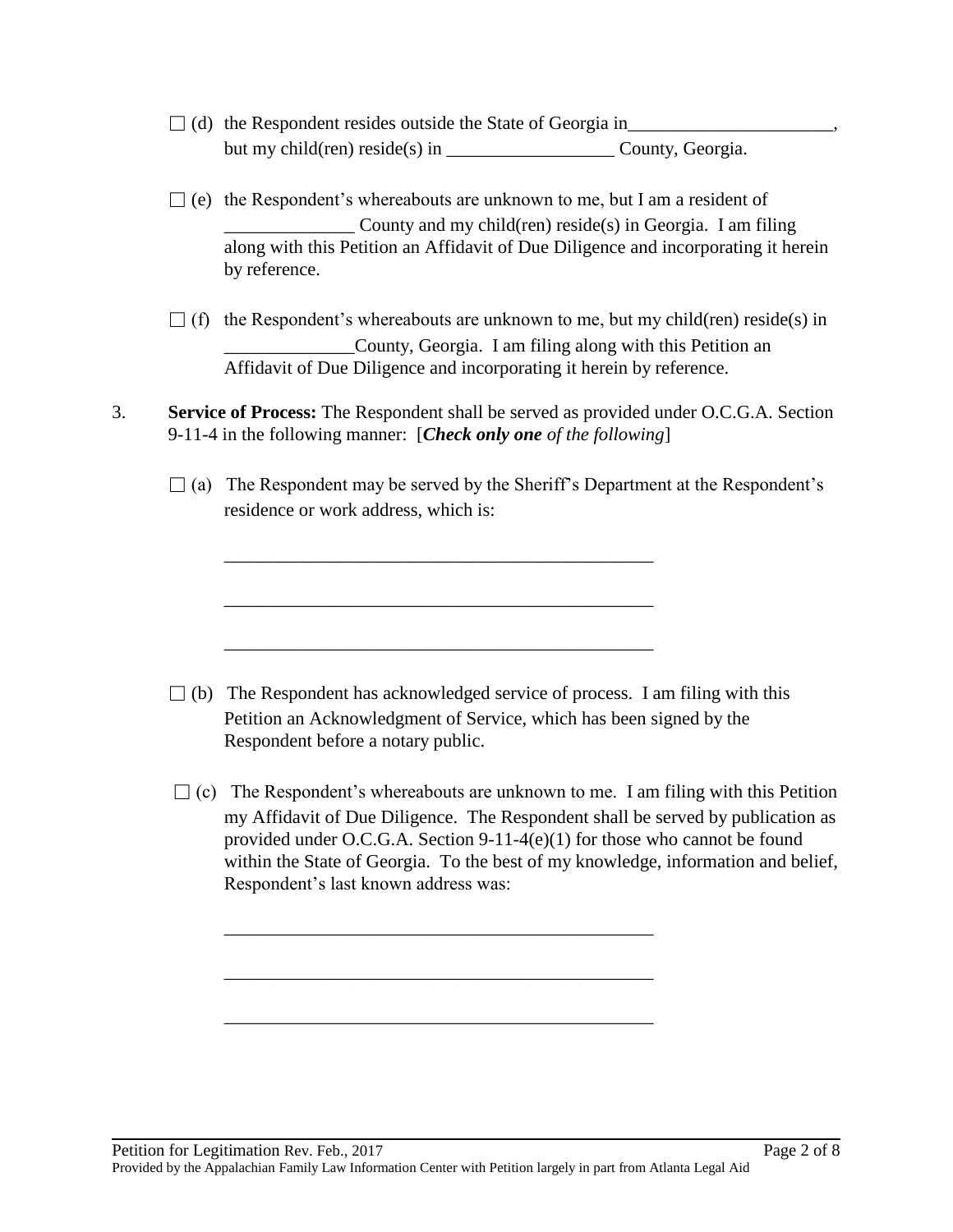### 4. **Minor Child(ren):**

I am the father of the following \_\_\_\_\_ minor child(ren), born out of wedlock:

| Name of Child | M/F | Year of Birth | Lives with (mother, father, other) |
|---------------|-----|---------------|------------------------------------|
|               |     |               |                                    |
|               |     |               |                                    |
|               |     |               |                                    |
| Name of Child | M/F | Date of Birth | Lives with (mother, father, other) |
|               |     |               |                                    |
|               |     |               |                                    |

#### 5. **Child(ren)'s Current Residence:**

The minor child(ren) currently live at  $\Box$ 

in \_\_\_\_\_\_\_\_\_\_\_ County, with the following adult: \_\_\_\_\_\_\_\_\_\_\_\_\_\_\_\_\_\_\_\_\_\_\_\_\_\_\_\_\_\_\_.

The child(ren) has/have lived at this address since approximately \_\_\_\_\_\_\_\_\_\_\_\_\_\_\_\_.

#### 6. **Child(ren)'s Past Residences:**

During the past five years, the child(ren) has/have lived at the following addresses:

| Address | Dates at Address |
|---------|------------------|
|         |                  |
|         |                  |
|         |                  |
|         |                  |
|         |                  |

### 7. **Adults With Whom Child(ren) Has/Have Lived:**

During the past five years, the child(ren) has/have lived with the following adults:

| Name of Adult | <b>Current Address</b> |
|---------------|------------------------|
|               |                        |
|               |                        |
|               |                        |
|               |                        |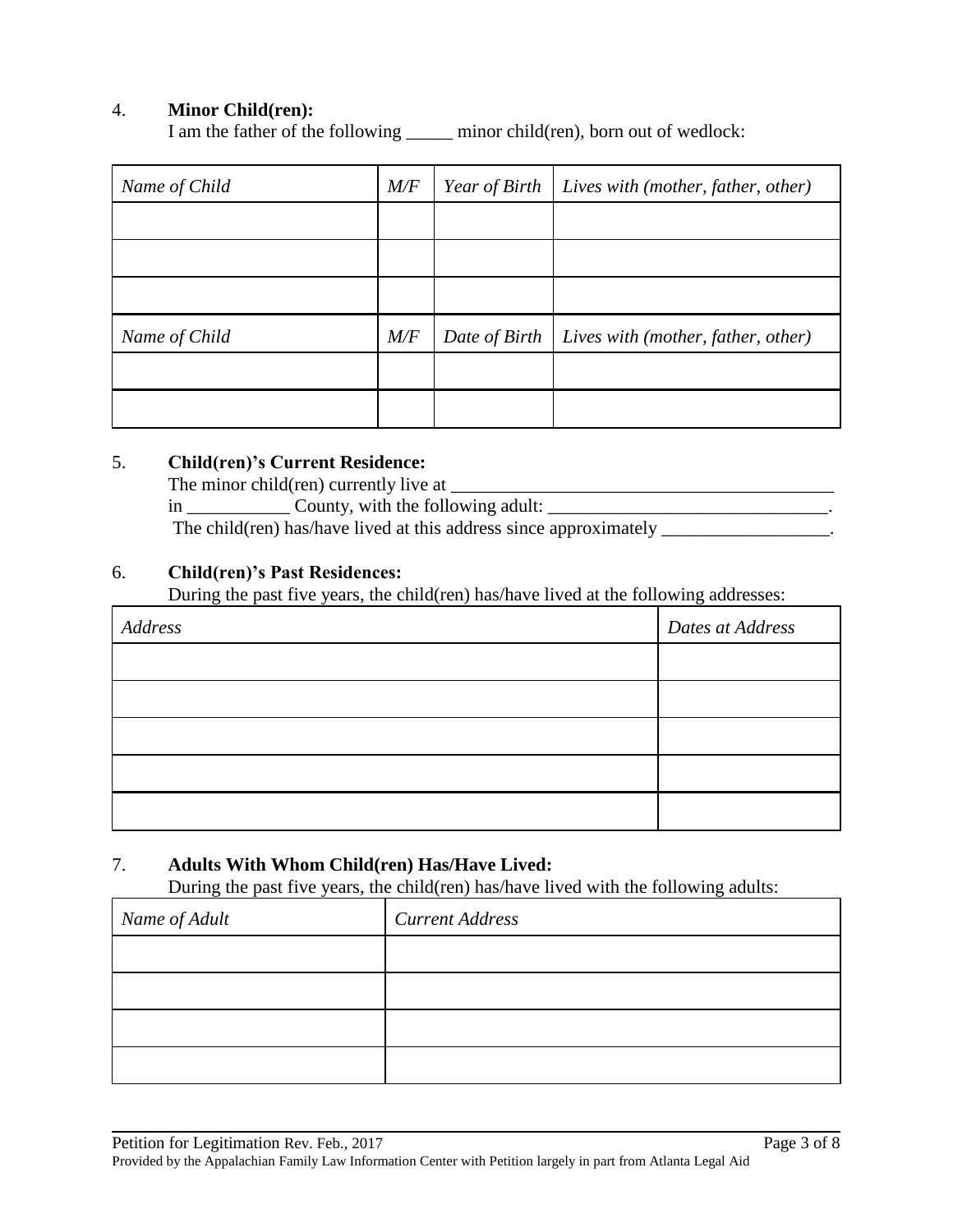#### 8. **Other Court Cases Involving Child(ren):** [*Check only one of the following*]

 $\Box$  (a) I have never participated as a party or a witness or in any other capacity in any other litigation concerning the custody of or visitation with the minor child(ren) in this or any other state or jurisdiction.

 $\Box$  (b) I have participated in other litigation concerning the custody of or visitation with the minor child(ren) in Georgia or another state. The court, case number, and date of any order concerning custody or visitation under the other litigation are as follows:

\_\_\_\_\_\_\_\_\_\_\_\_\_\_\_\_\_\_\_\_\_\_\_\_\_\_\_\_\_\_\_\_\_\_\_\_\_\_\_\_\_\_\_\_\_\_\_\_\_\_\_\_\_\_\_\_\_\_\_\_\_\_\_\_\_\_\_\_\_\_\_\_

\_\_\_\_\_\_\_\_\_\_\_\_\_\_\_\_\_\_\_\_\_\_\_\_\_\_\_\_\_\_\_\_\_\_\_\_\_\_\_\_\_\_\_\_\_\_\_\_\_\_\_\_\_\_\_\_\_\_\_\_\_\_\_\_\_\_\_\_\_\_.

### 9. **Other Cases That Could Affect Custody or Visitation in This Case:** [*Check only one of the following*]

- $\Box$  (a) I am not aware of any proceeding that could affect this case, including proceedings for enforcement and proceedings relating to DFCS cases, family violence, protective orders, termination of parental rights and adoptions, in this or any other state or jurisdiction.
- $\Box$  (b) I have information about a proceeding that could affect this case, including proceedings for enforcement and proceedings relating to DFCS cases, family violence, protective orders, termination of parental rights and adoptions, in this or any other state or jurisdiction. The court, case number, and nature of the proceeding are as follows:\_\_\_\_\_\_\_\_\_\_\_\_\_\_\_\_\_\_\_\_\_\_\_\_\_\_\_\_\_\_\_\_\_\_\_\_\_\_\_\_\_\_\_\_\_\_\_\_\_\_\_\_\_\_\_\_\_\_\_

\_\_\_\_\_\_\_\_\_\_\_\_\_\_\_\_\_\_\_\_\_\_\_\_\_\_\_\_\_\_\_\_\_\_\_\_\_\_\_\_\_\_\_\_\_\_\_\_\_\_\_\_\_\_\_\_\_\_\_\_\_\_\_\_\_\_

\_\_\_\_\_\_\_\_\_\_\_\_\_\_\_\_\_\_\_\_\_\_\_\_\_\_\_\_\_\_\_\_\_\_\_\_\_\_\_\_\_\_\_\_\_\_\_\_\_\_\_\_\_\_\_\_\_\_\_\_\_\_\_\_.

# 10. **Others Claiming Custody or Visitation:** [*Check only one of the following*]

- $\Box$  (a) I do not know of any person who is not a party to this case who has physical custody of the child(ren) or who claims to have custody or visitation rights with respect to the child(ren).
- $\Box$  (b) I know of a person who is not a party to this case who has physical custody of the child(ren) or who claims to have custody or visitation rights with respect to the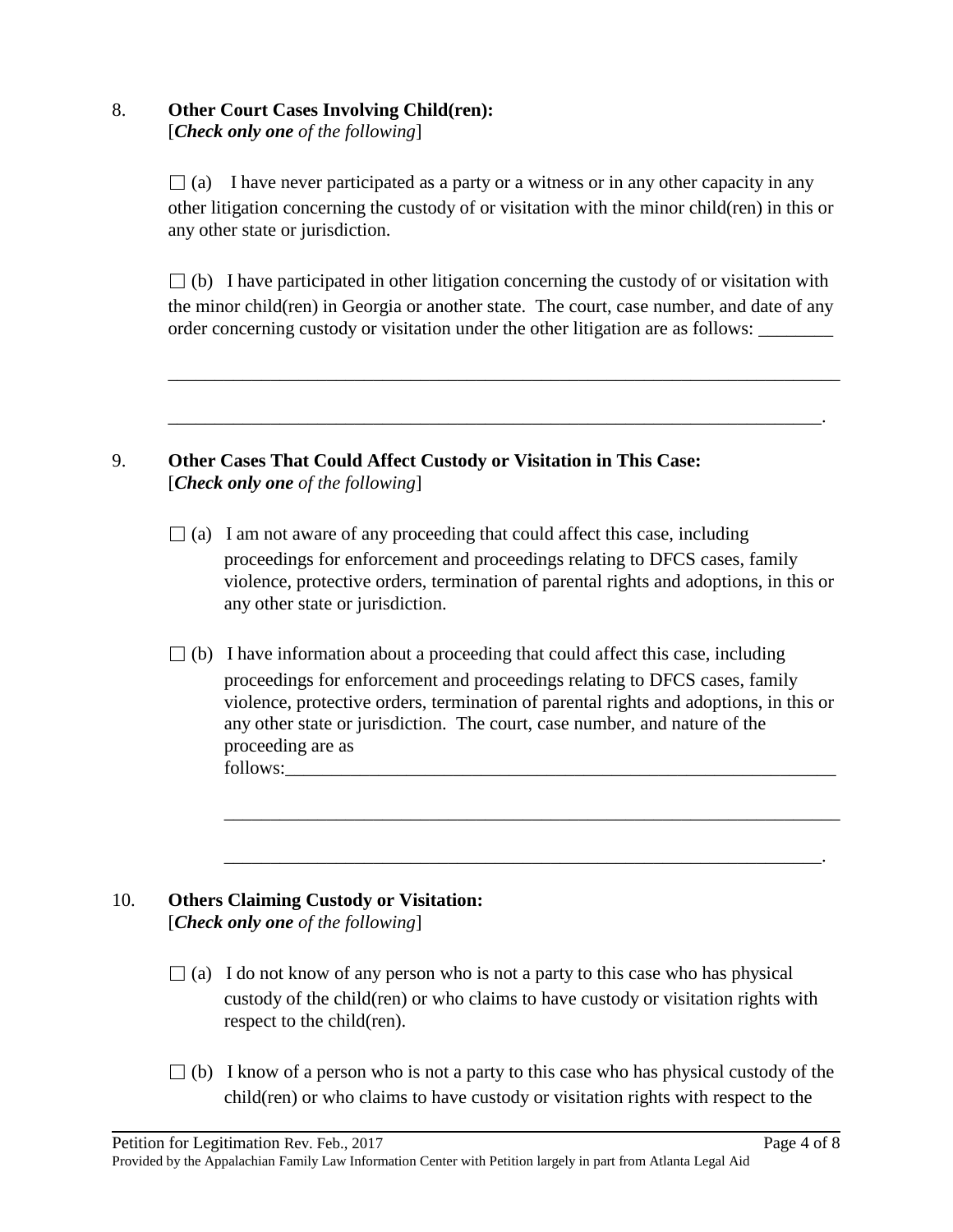| child(ren). The names and the present addresses of the/these person(s) are:                                                                                                                                                  |
|------------------------------------------------------------------------------------------------------------------------------------------------------------------------------------------------------------------------------|
|                                                                                                                                                                                                                              |
|                                                                                                                                                                                                                              |
| I want to legitimate my relationship with my child (ren).                                                                                                                                                                    |
| I want to change the name of my child(ren) from:                                                                                                                                                                             |
|                                                                                                                                                                                                                              |
| $10$ and $10$ and $10$ and $10$ and $10$ and $10$ and $10$ and $10$ and $10$ and $10$ and $10$ and $10$ and $10$ and $10$ and $10$ and $10$ and $10$ and $10$ and $10$ and $10$ and $10$ and $10$ and $10$ and $10$ and $10$ |
| $10$ $\mu$                                                                                                                                                                                                                   |
|                                                                                                                                                                                                                              |
| $\sim$ to $\sim$ to $\sim$ to $\sim$ to $\sim$ to $\sim$ to $\sim$ to $\sim$ to $\sim$ to $\sim$ to $\sim$ to $\sim$ to $\sim$                                                                                               |
| I seek to have my name entered as the father on the birth record of my child(ren).                                                                                                                                           |
| <b>Child Custody:</b><br>[Check and complete only one of the following]                                                                                                                                                      |
| I believe the following custody arrangement is in the best interests of the child(ren):                                                                                                                                      |
|                                                                                                                                                                                                                              |
| (b) The Petitioner and the Respondent should share joint legal custody, with primary                                                                                                                                         |
|                                                                                                                                                                                                                              |
|                                                                                                                                                                                                                              |
|                                                                                                                                                                                                                              |
|                                                                                                                                                                                                                              |

# 15. **Child Visitation:**

[*Check and complete only one of the following*]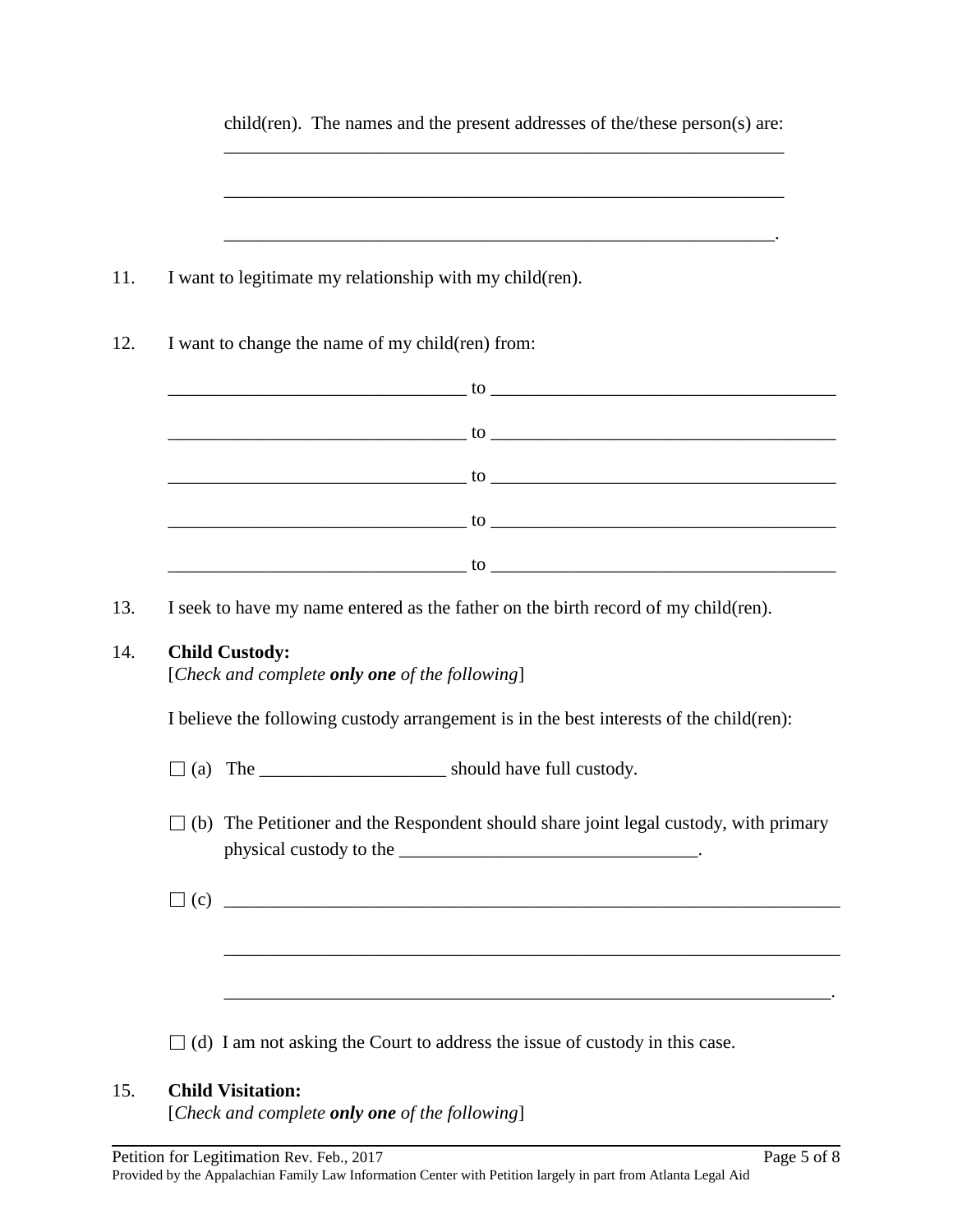I believe that the following visitation arrangement is in the best interests of the child(ren):

- $\Box$  (a) The should have reasonable visitation.
- $\Box$  (b) Visitation by the \_\_\_\_\_\_\_\_\_\_\_\_\_\_\_\_\_\_\_\_\_\_\_ should be limited in the following way and for the following reasons: \_\_\_\_\_\_\_\_\_\_\_\_\_\_\_\_\_\_\_\_\_\_\_\_\_\_\_\_\_\_\_\_\_\_\_\_\_\_\_\_\_

\_\_\_\_\_\_\_\_\_\_\_\_\_\_\_\_\_\_\_\_\_\_\_\_\_\_\_\_\_\_\_\_\_\_\_\_\_\_\_\_\_\_\_\_\_\_\_\_\_\_\_\_\_\_\_\_\_\_\_\_\_\_\_\_\_

\_\_\_\_\_\_\_\_\_\_\_\_\_\_\_\_\_\_\_\_\_\_\_\_\_\_\_\_\_\_\_\_\_\_\_\_\_\_\_\_\_\_\_\_\_\_\_\_\_\_\_\_\_\_\_\_\_\_\_\_\_\_\_\_\_\_

## 16. **Child Support:**

[*Check and complete only one of the following*]

- $\Box$  (a) The Respondent has income, or is capable of earning sufficient money, to support the minor child(ren). Based on the Respondent's gross income of \$\_\_\_\_\_\_\_\_\_\_\_\_\_\_\_\_\_ per month, and the Georgia child support guidelines (O.C.G.A. Section 19-6-15), the Respondent should pay an amount of \$\_\_\_\_\_\_\_\_\_\_\_\_\_\_\_\_\_ per month as support.
- $\Box$  (b) Based on my gross income of \$\_\_\_\_\_\_\_\_\_\_\_\_\_\_\_\_\_\_\_\_\_\_ per month, and the Georgia child support guidelines (O.C.G.A. Section 19-6-15), I can pay to the Respondent as the primary custodial parent the amount of \$\_\_\_\_\_\_\_\_\_\_\_\_\_\_\_\_\_\_ per month in child support.
- $\Box$  (c) The issue of child support cannot be decided in this action because this Court does not have personal jurisdiction over the Respondent.
- $\Box$  (d) I am not asking the Court to address the issue of support in this case.

# 17. **Health Insurance for Child(ren):**

[*Check and complete only one of the following*]

- $\Box$  (a) The Respondent should be ordered to maintain a policy for medical, dental and hospitalization insurance for the minor child(ren).
- $\Box$  (b) I already provide health insurance for the child(ren) and the Respondent should be required to reimburse me for a fair share of the cost of such insurance each month.
- $\Box$  (c) The issue of health insurance cannot be decided in this action because this Court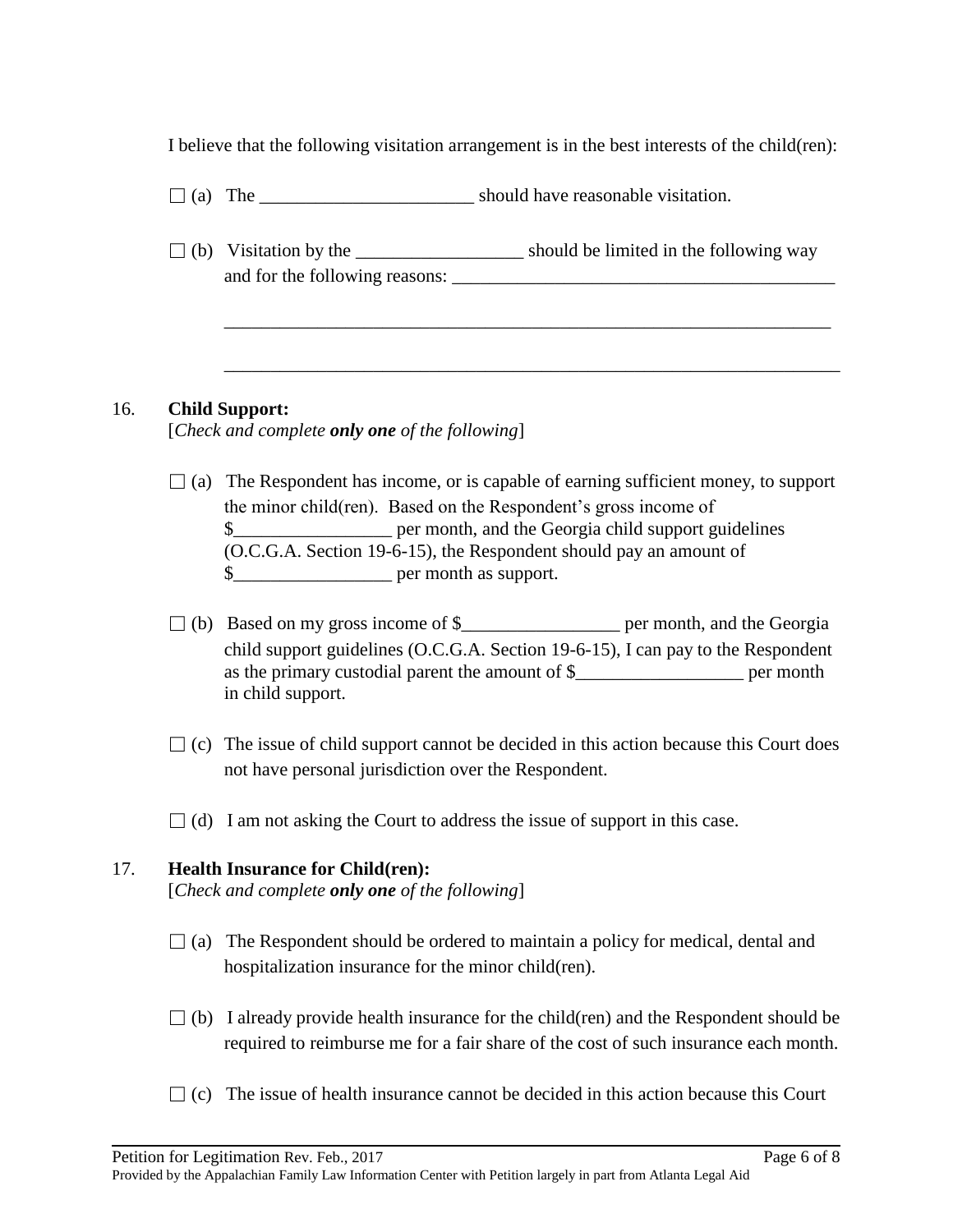does not have personal jurisdiction over the Respondent.

 $\Box$  (d) I am not asking the Court to address the issue of health insurance in this case.

### 18. **Other Medical Expenses for the Child(ren):**

[*Check and complete only one of the following*]

- $\Box$  (a) The Respondent should be required to be responsible for all expenses incurred for the medical, dental and hospitalization insurance for the minor child(ren) not covered by insurance.
- $\Box$  (b) The Respondent and I should share the cost of all expenses incurred for the medical, dental and hospitalization insurance for the minor child(ren) not covered by insurance.
- $\Box$  (c) The issue of health care expenses cannot be decided in this action because this Court does not have personal jurisdiction over the Respondent.
- $\Box$  (d) I am not asking the Court to address the issue of health care expenses in this case.

## 19. **Life Insurance to Support Child(ren):**

[*Check and complete only one of the following*]

- $\Box$  (a) The child(ren) depend(s) on the Respondent for support, and therefore the Respondent should be required to maintain a policy of insurance on the Respondent's life, with a face amount of \$  $\,$ , for the benefit of the minor child(ren). The Respondent should maintain the policy for so long as the child (or at least one of the children) is a minor or otherwise entitled to child support.
- $\Box$  (b) The issue of life insurance for the child(ren) cannot be decided in this action because this Court does not have personal jurisdiction over the Respondent.
- $\Box$  (c) I am not asking the Court to address the issue of life insurance for the child(ren) in this case.

 FOR THESE REASONS, I REQUEST THE FOLLOWING RELIEF FROM THE COURT: [*Check and complete all boxes that apply, but no others*]

 $\Box$  (a) That a DNA test be performed to confirm the child is in fact my biological child;